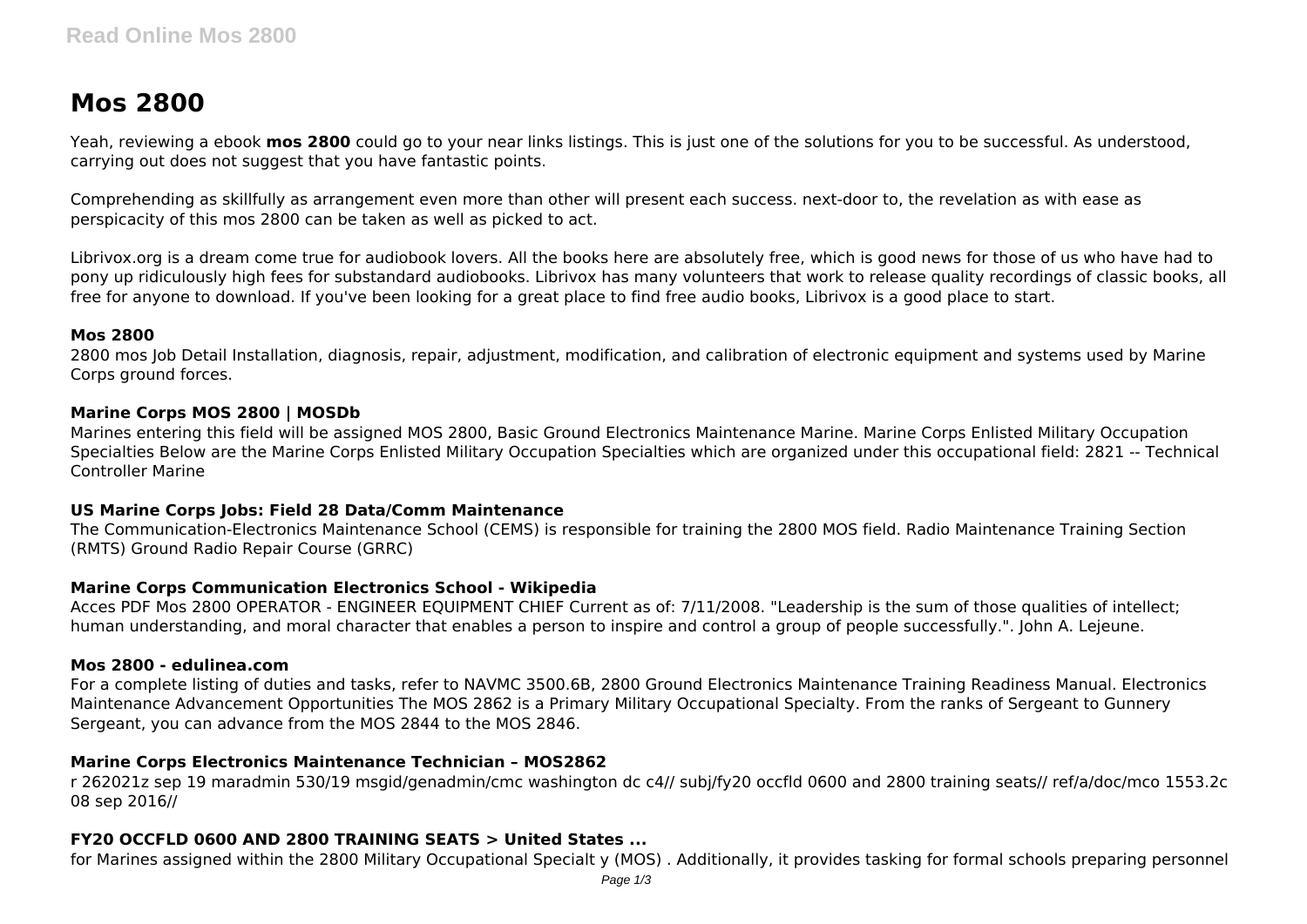for service in the Marine Corps.

## **HEADQUARTERS UNITED STATES MARINE CORPS 3000 MARINE CORPS ...**

The United States Marine Corps Military Occupational Specialty (MOS) is a system of categorizing career fields.All enlisted and officer Marines are assigned a four-digit code denoting their primary occupational field and specialty. Additional MOSs may be assigned through a combination of training and/or experience, which may or may not include completion of a formal school and assignment of a ...

## **List of United States Marine Corps MOS - Wikipedia**

2673 MOS Marine Corps Asia-Pacific Cryptologic Linguist; 2601 MOS Marine Corps Basic Signals Intelligence/Ground Electronic Warfare Officer; 2649 MOS Marine Corps Cryptanalyst; 2643 MOS Marine Corps Cryptologic Linguist; 2675 MOS Marine Corps Cryptologic Linguist, Russian; 2669 MOS Marine Corps Cryptologic Support Specialist; 2631 MOS Marine Corps Electronic Intelligence (ELINT) Intercept ...

## **Marine Corps MOS 2600 | MOSDb**

MOS Search: SERGEANT. Scores for November active duty are now available! Released: Thursday, October 22nd at 08:34 EST (4 days, 4 hours ago) Score News: Posted 4 days, 4 hours ago. New Nov Active Duty Scores. By J. Basilone on October 22nd, 2020. 145 cutting scores for November 2020 have been released for Active Duty.

# **Marine Corps Cutting Scores | CuttingScores.com | USMC**

(1) MOS Manual NAVMC 1200.lE C 466 MAR 2 9 2019 Report Required: Department of Defense Enlisted/Officer Occupational Conversion Table Report (Report Control Symbol DD-1200-03) (EXTERNAL RCS DD-P&R) (Q, SA) 959), Encl (1), par.0006.3 1. Situation. The publication of this Manual synchronizes the Marine Corps Human Resources Development Process.

## **MAR 2 9 2019**

2800 is technician for communications electronics. You'll get an MOS specific to radio, satellite, or data equipment, all will work in the same shop so you'll cross-train. 5900 is aviation electronic maintenance and it's a different shop but similar ballgame. The dudes who fix AC and fridges are Utilities contract, so you won't be that.

## **Help explain MOS:2800/5900 : USMCboot - reddit**

2800 Mos 2800 mos Job Detail Installation, diagnosis, repair, adjustment, modification, and calibration of electronic equipment and systems used by Marine Corps ground forces. Marine Corps MOS 2800 | MOSDb Marines entering this field will be assigned MOS 2800, Basic Ground Electronics Maintenance Marine.

## **2800 Mos - flyingbundle.com**

2800 Moss Ave Directions {{::location.tagLine.value.text}} Sponsored Topics. Legal. Help. View detailed information and reviews for 2800 Moss Ave in Midland, Texas and get driving directions with road conditions and live traffic updates along the way. ...

## **2800 Moss Ave - Midland TX - MapQuest**

Download Ebook 2800 Mos Occupational Field 2800 is broken down into two officer (the first two MOS listed), and eight enlisted, Primary Military Occupational Specialties (PMOS). PMOS represent...